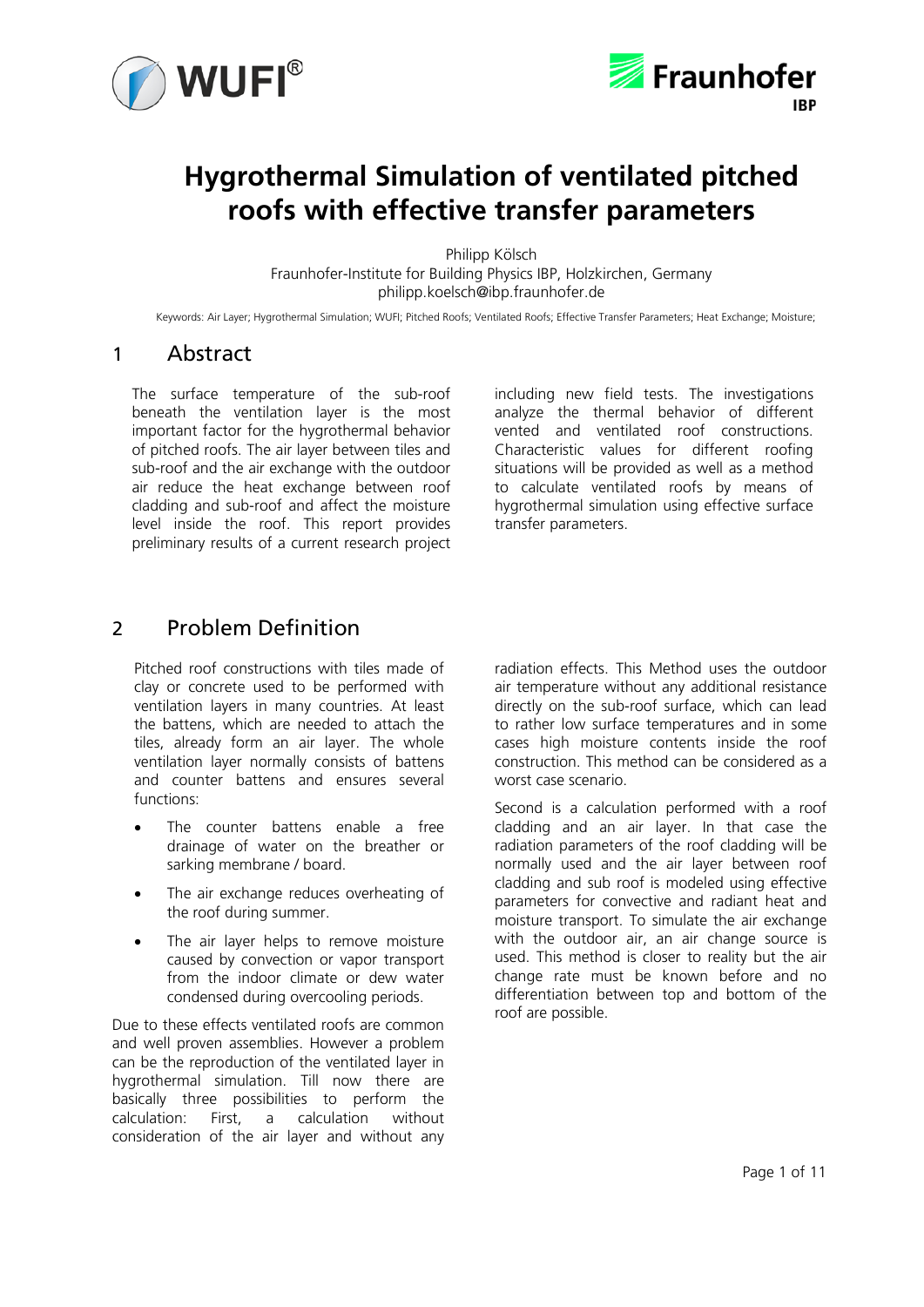Another method is the calculation with the radiation parameters of the cladding directly on the surface of the sub roof. In that case, the air layer is not explicitly simulated. This Method can lead to a strong overcooling during nighttime and to high surface temperatures in times with solar radiation.

An accurate calculation of a ventilated roof construction would require to consider all relevant heat transfer processes as shown in Fig. 1 (top). However these parameters are often unknown in practice.

This report presents a simplified method considering roofing and ventilation by effective heat transfer and radiation parameters which were determined based on measured conditions on the sub-roof during various field tests (Fig. 1 bottom).



*Fig. 1: Heat transfer processes on a ventilated pitched roof with cladding and air layer (top) and with effective radiation and convection parameters (bottom).* 

### 3 Experiments

Several field tests on vented and ventilated roofs were performed at the test site of Fraunhofer-Institute for Building Physics (IBP) in Holzkirchen, Germany. In the experiments temperature measurements on pitched roofs with different types of ventilation were performed. The surface temperature of the roof cladding, the temperature on the bottom side of the tiles, the air temperature in the ventilated air layer and the surface temperature on the sub roof where measured. The measurements

where performed at different positions between eaves and ridge over a period of approximately one year. The IBP weather station records outside air temperature, relative humidity, global and diffuse radiation, atmospheric counter radiation as well as wind speed and direction. In IBP's laboratory the radiation parameters of the different surface materials (tiles etc.) were measured.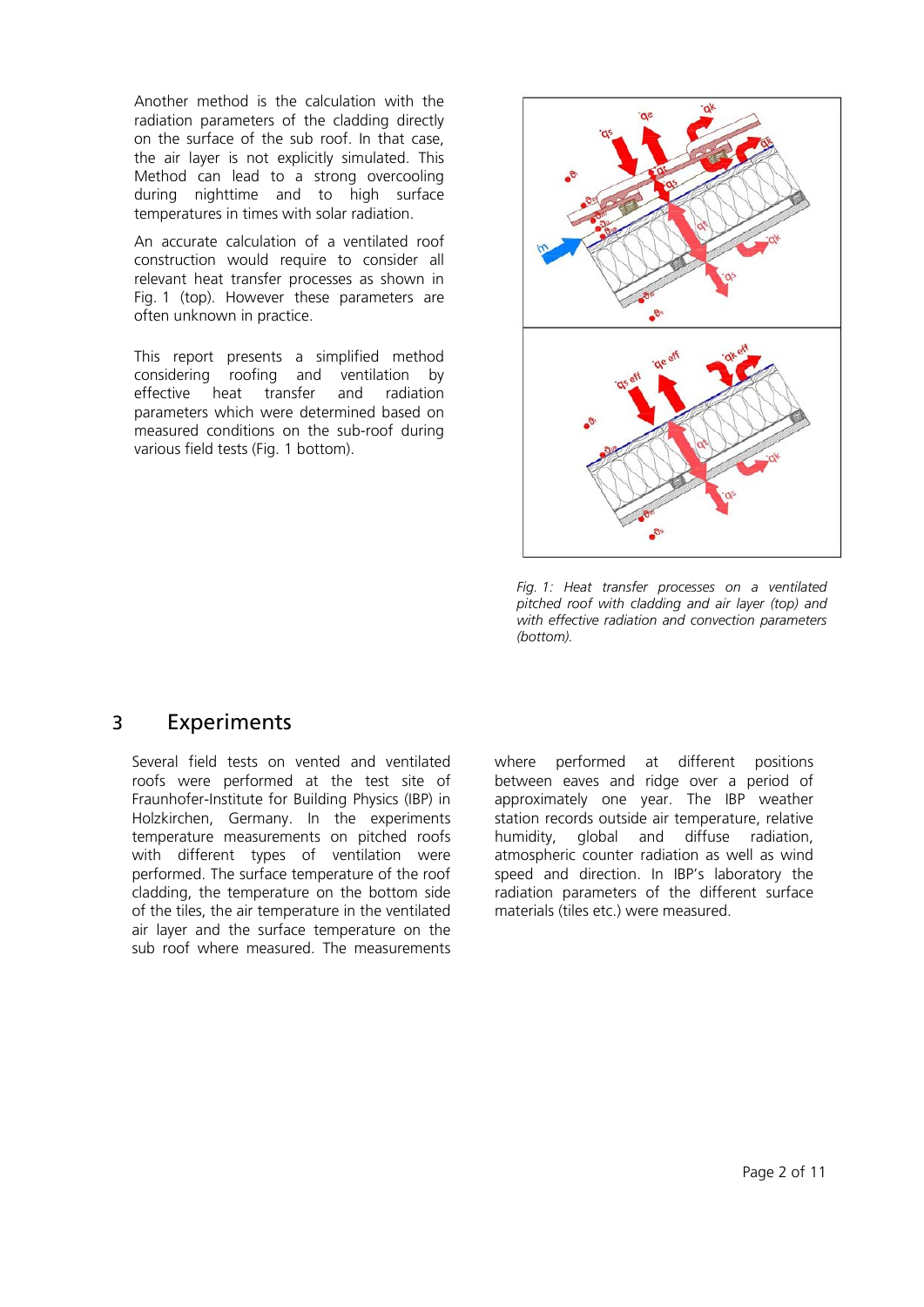### 4 Results

The investigations on the different roof constructions show, that the highest surface temperatures occur at the exterior surface of the roof cladding. Fig. 2 compares the surface temperature on top of the cladding, on the sub roof and the outdoor air temperature during two summer days in 2013. During daytime with solar radiation, the surface temperature of the sub roof is much higher than the one of the outdoor air. The overcooling during nighttime, due to the long wave radiation losses, mainly affects the cladding and leads to a recognizable overcooling, while the surface temperature of the sub roof remains close to the outdoor air temperature.



*Fig. 2: Surface temperature at the exterior surface of the roof cladding and on the sub roof in the center between eave and ridge for a "normal" ventilated south facing roof compared to the outside air temperature on two summer days in the year 2013.*

Fig. 3 shows the surface temperature on the sub roof in the center between eave and ridge of a south facing, normal ventilated roof in the year 2013 compared to the outside air temperature. In addition the floating monthly average of both temperature profiles are shown. Fig. 4 plots the same temperature profiles for a north facing highly ventilated roof. In comparison to the south facing roof, lower temperature peaks can be observed.

Furthermore one can see, that also the floating monthly average temperatures on the sub roof are in both cases higher than the outside air temperature. Only during a short period in winter the temperatures reach similar values. Using simply the outdoor air temperature as surface condition would underestimate the real conditions.



*Fig. 3: Measured sub roof surface temperature in the middle between eaves and ridge (red) compared to the outside air temperature (black) as well as to the floating monthly average temperature of a normal ventilated south facing roof in 2013*

*.*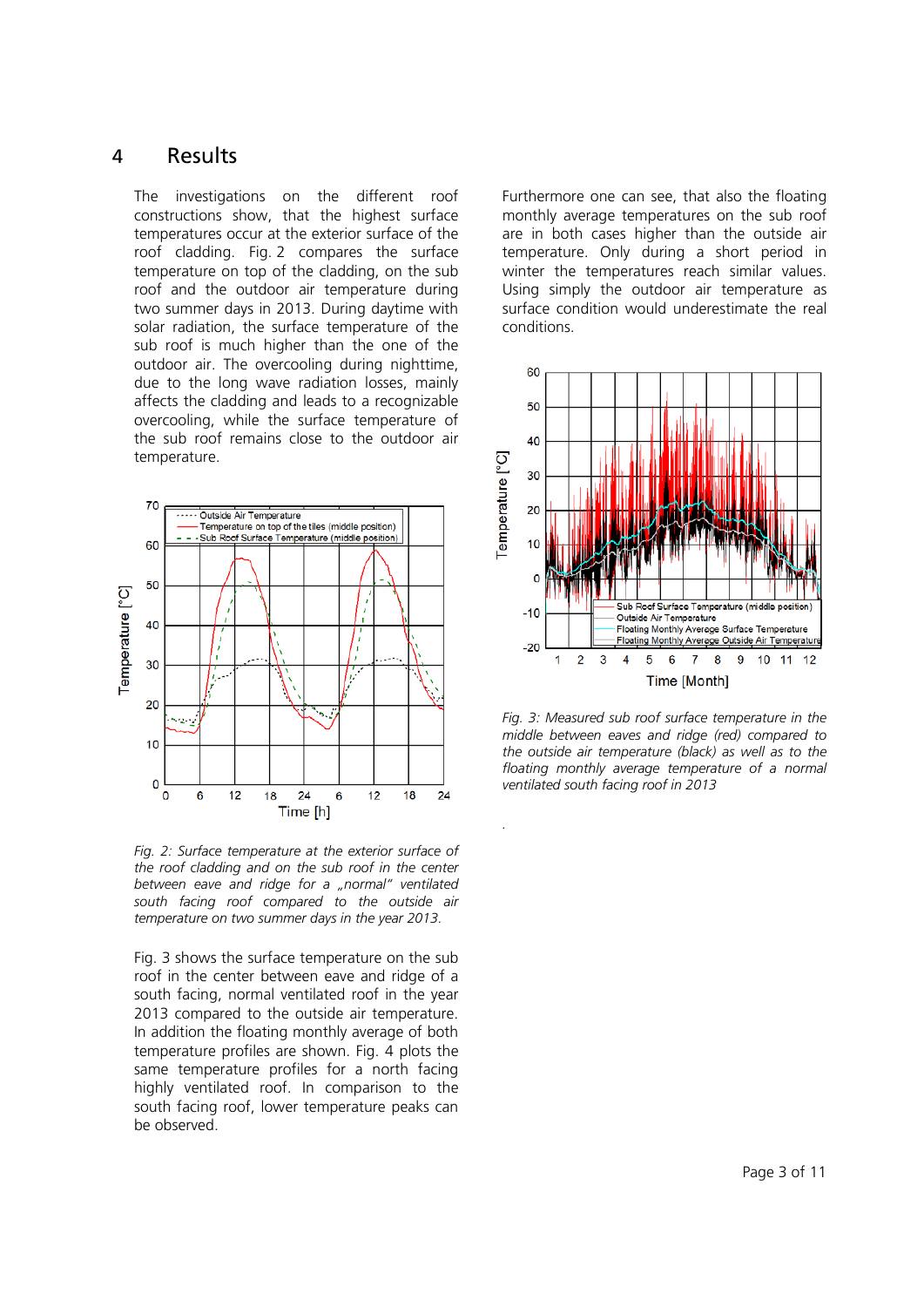

*Fig. 4: Measured sub roof surface temperature in the middle between eaves and ridge (red) and outside air temperature (black) as well as the floating monthly average temperatures of a strong ventilated north facing roof in the year 2013.*

Furthermore the investigations have shown that the air temperature in the ventilated gap as well as the surface temperatures on the sub roof increase during solar radiation from the eaves to the ridge.

Fig. 5 show the temperature profiles on the sub roof at the eaves, in the middle between eaves and ridge and at the ridge in comparison to the outside air temperature. The sub roof surface temperature, even at the eaves (distance approx. 30 cm), is significant higher than the outside air temperature. The sub roof temperature increases also significantly to the middle position between eaves and ridge. But between middle and ridge position the temperature increases only moderately. Therefore different calculating approaches are required for the different positions. However in times without solar radiation the temperatures of the three positions approach to each other. This observation suggests the use of radiation dependent effective transfer parameters.



*Fig 5: Sub roof surface temperatures at the eaves (blue), in the middle between eaves and ridge (green) and at the ridge (red) as well as the outside air temperature (black) for a low ventilated south facing roof on three summer days in 2013.*

The temperature rise between eaves and ridge does not show a linear behavior. In the lower part of the roof the temperature increases much stronger than in the upper part. The temperature difference between the air in the ventilated space respectively the sub roof temperature and the roof cladding decrease from eaves to ridge. For both cases this results in a logarithmical temperature profile.

The temperature profile depends on the type of the roof ventilation, which is mainly influenced by the openings at eaves and ridge. These openings are inlet and outlet of the ventilated air layer and provide an additional flow resistance. The higher the flow resistance the lower the air change between sub roof and cladding.

In case of constant air velocity in the gap, the air change rate does not depend on the height of the ventilated cross section as both volume and flow increase to the same extent. It just depends on the length of the roof (distance between eaves and ridge) and the flow resistance of the ventilation openings and is defined as: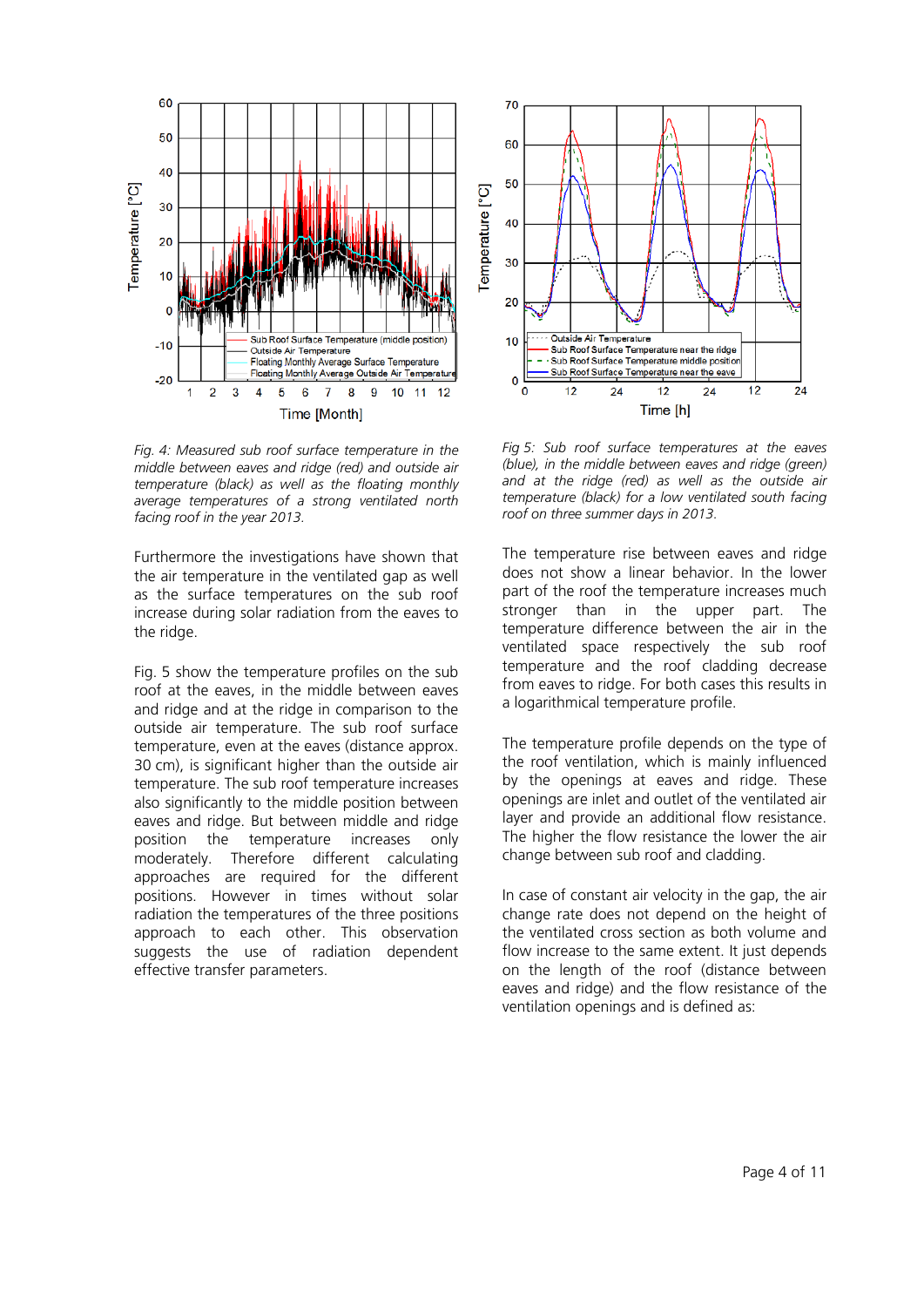$$
ACH = \frac{\dot{V}}{V} = \frac{\omega_{ls} \cdot A \cdot 3600 \left[ \frac{S}{h} \right]}{A \cdot b} = \frac{\omega_{ls} \cdot 3600 \left[ \frac{S}{h} \right]}{b} \left[ \frac{1}{h} \right] \quad (1)
$$
  
ACH = Air Change Rate  $\left[ 1/h \right]$   
 $\dot{V} = Volume flow \left[ m^3 / s \right]$   
 $V = Volume \left[ m^3 \right]$   
 $\omega_{ls} = Air Velocity \left[ m / s \right]$   
A = Flow through Cross Section  $\left[ m^2 \right]$   
b = Leangth of the Roof (eaves to ridge)  $\left[ m \right]$ 

Therefore an enlargement of the ventilated cross section due to bigger battens theoretically does not lead to a higher air change rate – however the higher volume leads to a higher moisture transport capacity. Furthermore the flow resistance in the air layer is reduced with its height and the air velocity will increase.

Fig. 6 shows the temperature difference profiles between the air in the ventilated space resp. the sub roof temperature and the outside air temperature from eaves to ridge exemplarily for different types of ventilation. In comparison to a low ventilated construction a strong ventilation, with huge openings at eaves and ridge, without additional flow resistances leads to a flatter profile and a lower temperature difference to the outside air. The measurements show that in addition to the position on the sub roof also the type of ventilation has to be considered. Three different types of ventilation are differentiated: strong, normal and low ventilation. As already mentioned, the type of ventilation depends on the openings at eaves and ridge. Hereby the opening with the higher flow resistance limits the air flow and therefore decides about the ventilation type. A rough classification of the different types of eaves and ridges is given in Tab.1. The different types of ventilation will be considered in the simulation due to the adaption of the convective heat transfer coefficient.



*Fig. 6: Temperature difference between the air in the ventilated air space respectively the sub roof surface temperature and the outside air temperature for different types of ventilation during solar radiation.*

.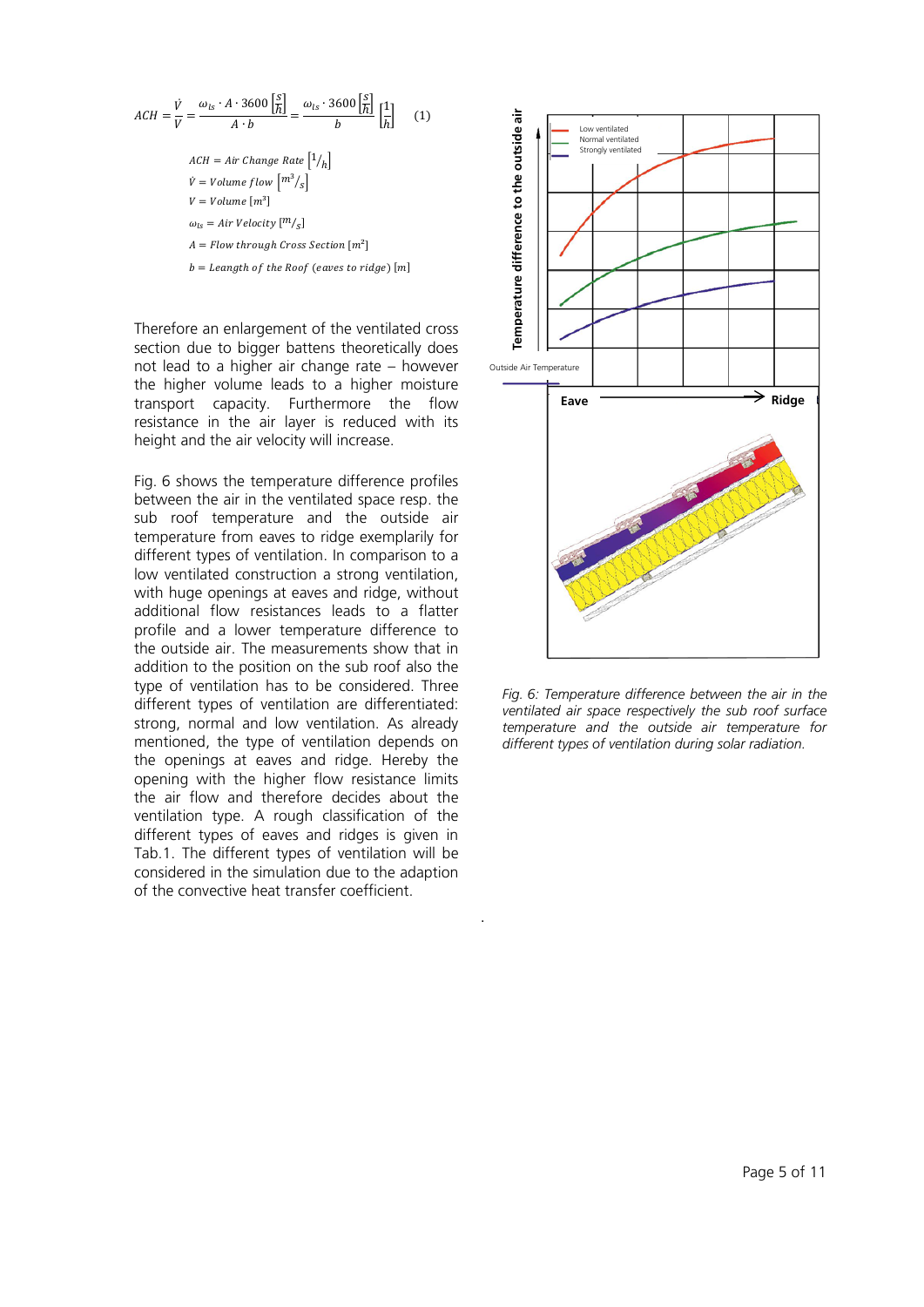<span id="page-5-0"></span>*Tab. 1: Characteristics of different types of ventilation. 1)*

| <b>Strongly</b><br>ventilated | Eaves open without any<br>ventilation grid etc.                                                                                                              | Ridge open with a low flow<br>resistance such as a ceramic ridge<br>cap without ridge / arris role.                                       |                    |
|-------------------------------|--------------------------------------------------------------------------------------------------------------------------------------------------------------|-------------------------------------------------------------------------------------------------------------------------------------------|--------------------|
| <b>Normal</b><br>ventilated   | Eaves openings with insect<br>protection grid or eave comb<br>fulfilling requirements of German<br>standards ZVDH [4] resp. DIN<br>4108-3 [5]. <sup>2)</sup> | Ridge closed with ridge / arris role<br>Openings fulfill requirements of<br>German standards ZVDH [4]<br>respectively DIN 4108-3 [5]. $3$ |                    |
| Low<br>ventilated             | Small openings at the eaves, e.g.<br>very fine ventilation grid etc.                                                                                         | Small openings at the ridge, eg.<br>ridge cap fixed with mortar                                                                           | No counter battens |

1) The Table provides orientation values without any claim to completeness. The selection depends on the local conditions and the assessment of the designer / planner. **If one single criteria for low ventilation is given, the low ventilation level has to be used.**

2) The opening area at the eaves must be at least 2 ‰ of the acc. pitched roof area, but minimum 200 cm<sup>2</sup>/m. [\[5\]](#page-10-1)

3) The opening are at ridge and arris must be at least 0,5 ‰ of the acc. pitched roof area, but minimum 50 cm2/m. [\[5\]](#page-10-1)

# 5 Absorption- and Emission coefficients of concrete and clay tiles

Also some measurements of the absorption- and emission coefficients of concrete and clay tiles were performed during the investigations. The measurement equipment was a grating spectrometer covering the hole solar radiation range from 280 to 2.500 nm according to DIN EN 410:2011-04 [\[1\].](#page-10-2) The coefficients of emission are measured according to DIN EN 16012:2012- 04 [\[2\]](#page-10-3) with an emissiometer in the spectral range of 2,5 - 40 μm. In case of clay tiles the coefficients of emission strongly depend on the surface coating. However, for the concrete tiles there are no significant differences.: All values in range between 0.9 and 0.91. The results are summarized in Table 2.

Concerning the absorption coefficient the values for clay and concrete tiles are similar. The absorption coefficient is mainly influenced by color and surface finish. The measured samples are in the range between 0.72 and 0.94. Some results are shown in Table 3.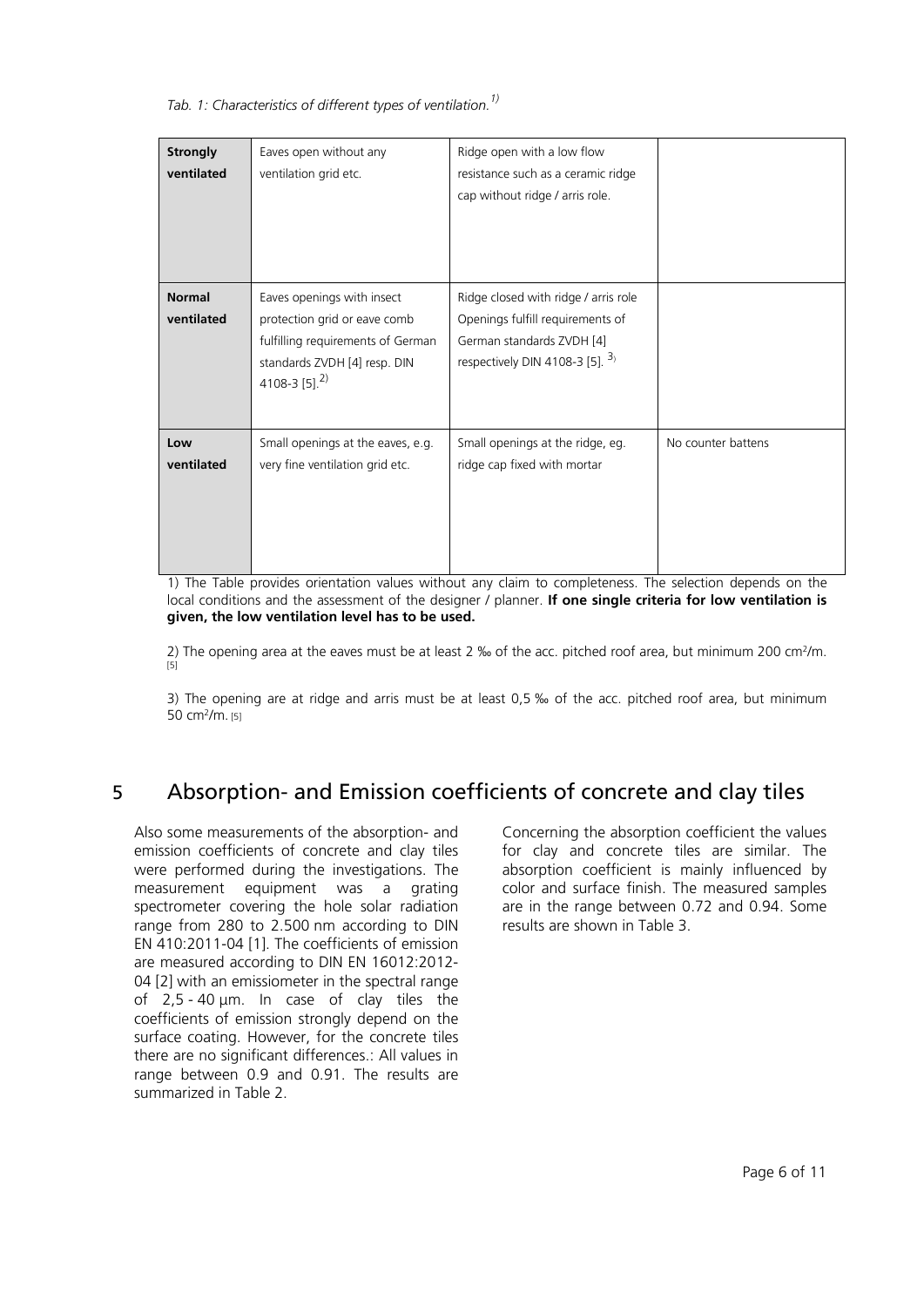*Tab. 2: Long wave emission coefficient ε of clay and concrete tiles*

| Clay tile, high closs clazed | 0,82          |
|------------------------------|---------------|
| Clay tile, matt              | 0,84          |
| Concrete tile, in general    | $0.90 - 0.91$ |

Tab. 3: Short wave absorption *coefficient a of clay and concrete tiles*

| Red, high closs glazed                     | 0,72 |
|--------------------------------------------|------|
| Brick red (engobed)                        | 0,74 |
| Light Red, semi-.matt                      | 0,75 |
| Light Red, matt (strongly weathered)       | 0,76 |
| Natural Clay Red, matt (also<br>weathered) | 0,77 |
| Red, matt (strongly weathered)             | 0,78 |
| Light Grey                                 | 0,85 |
| Black (weathered)                          | 0,94 |

# 6 Effective transfer parameters and hygrothermic Simulation

#### **Determination of the effective transfer parameters:**

The determination of the effective transfer parameters was performed by the help of the hygrothermal simulation tool WUFI® [\[3\]](#page-10-4), developed at Fraunhofer IBP.

Based on the measured climatic data and the surface temperatures at different positions of different ventilated roof constructions, comparative calculations where performed. For the simulations a sub roof timber sheathing of 2 cm was added to the roof assemblies which serves as moisture sensitive evaluation layer. The outer surface of the sub roof is assumed to be vapor tight ( $s_d$ -Value of 1500 m) to limit the drying potential of the construction and evaluate a critical case. A moderate vapor retarder with a  $s_d$ -Value of 5 m is used at room side. To get a reference moisture profile in the timber sheathing in the first step the simulation was performed with the measured surface temperatures. In the second step the recorded climatic conditions were used to adapt the

effective transfer parameters for the three positions in that way, that the moisture content of the timber sheathing agrees with the reference profile. Also the calculated surface temperatures where compared with the measured ones. As example the calculated and measured surface temperature as well as the moisture content in the timber sheathing for a normal ventilated roof (in the middle between eaves and ridge) is shown in Fig. 7 for a period of 5 Years. The calculation of the moisture content with the effective transfer parameters and the measured surface temperatures are in good correlation. The temperature peaks of the simulated surface temperatures are slightly lower than the measured ones providing a small safety margin. The correlation for the other cases is of similar quality – but the figures cannot be shown in this short summary.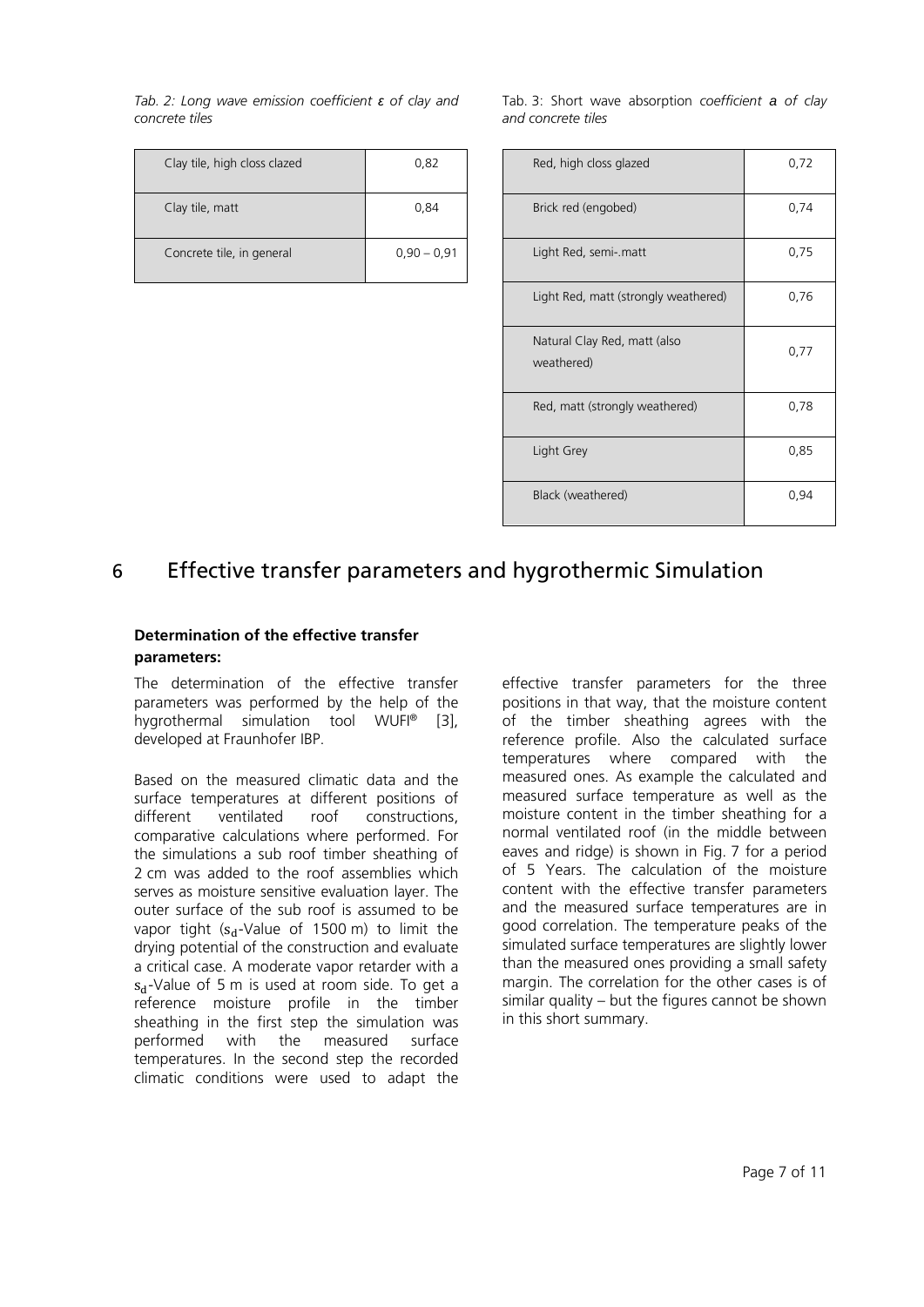

*Fig 7: Middle position on the sub roof with normal ventilation. Top: Simulated water content in the exterior wooden sheathing using the measured surface temperature (blue) and the new effective parameters (black). Bottom: Measured sub roof temperature (red) compared to the simulation with effective parameters (black).*

To provide a simplified method to calculate the temperature profiles on the sub roof surface for all identified ventilation types and positions, the effective transfer parameters where determined in the same way described above. The transfer parameters allow to simulate the temperature profiles without the explicit consideration of the roof cladding and the ventilated air layer.

The radiation exchange between the roof cladding and the sub roof as well as the convective heat transfer are implemented in the effective parameters. The first Parameter is an effective convective heat transfer coefficient  $\alpha_{\mathbf{k}e}$ , which describes the convective heat transfer on the sub roof in dependency of the ventilation. The second one is the effective coefficient of

absorption  $a_{e}$ . This parameter simulates the heat transfer between the roof cladding and the sub roof based on the radiation absorption of the real cladding. Therefore the real coefficient of absorption is multiplied with a reduction factor for the middle and the bottom position at the eaves. The emission coefficient *ε* of the real roof cladding is applied to the surface of the sub roof. A compilation of the determined effective transfer parameters is given in Tab. 4. The values are only valid for simulations using the explicit radiation balance. Therefore normally measured radiation data for the location are required, as the effective convective heat transfer coefficients  $\alpha_{k,e}$  do not include long wave radiation parts.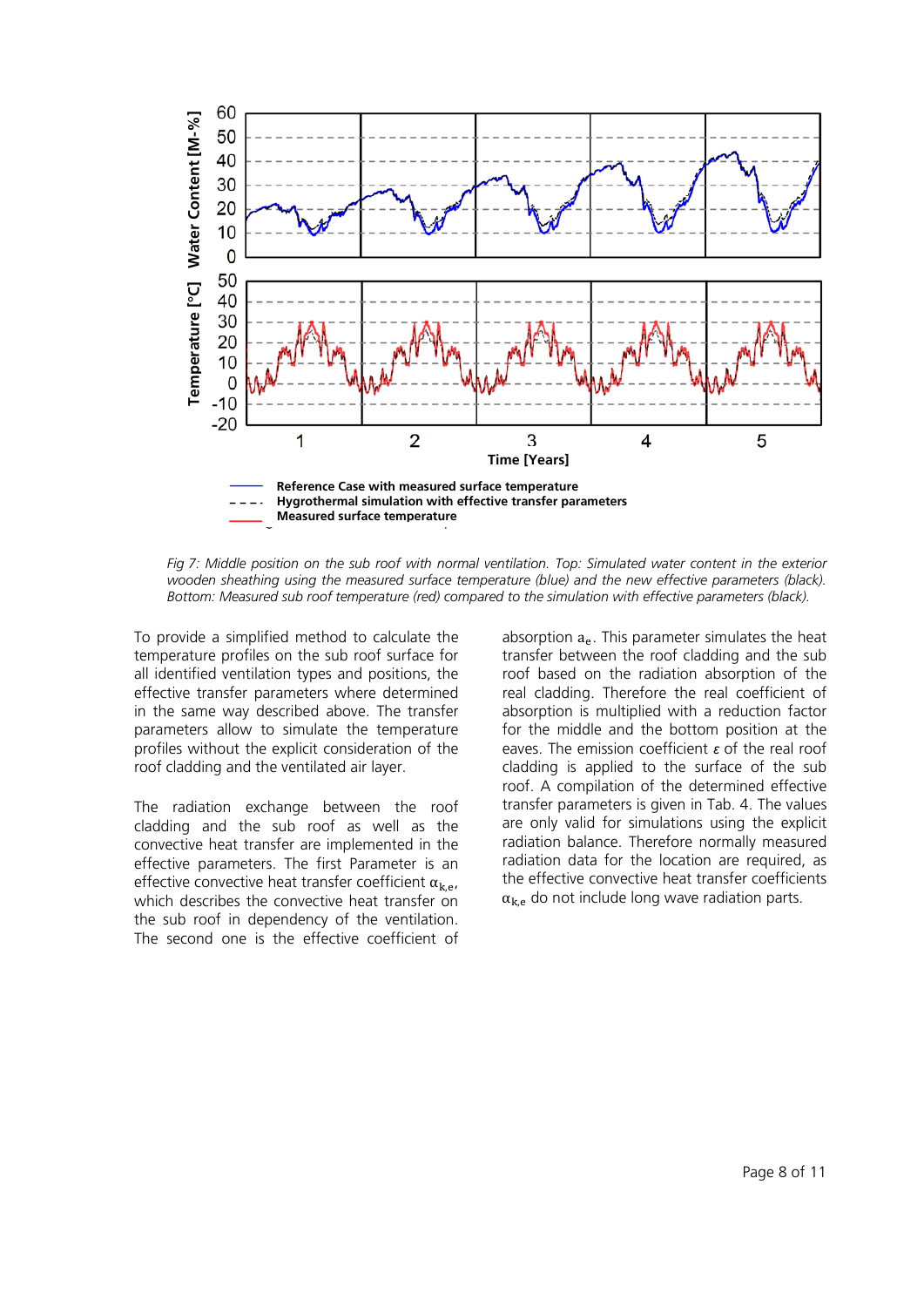<span id="page-8-0"></span>*Tab.* 4: Effective transfer parameters for hygrothermal simulations of ventilated pitched roofs in dependency of *the ventilation type and the position between eave and ridge.*

|                              | <b>Eaves Position (coldest)</b>                          | Middle Position <sup>1)</sup>                              | Ridge Position (warmest) <sup>1)</sup> |  |
|------------------------------|----------------------------------------------------------|------------------------------------------------------------|----------------------------------------|--|
| <b>Strong</b><br>ventilation | $\alpha_{k,e} = 30 \left  \frac{W}{m^2 \cdot K} \right $ |                                                            |                                        |  |
|                              | $a_e = a \cdot 0.71$                                     | $a_e = a \cdot 0.90$                                       | $a_{\rho} = \alpha$                    |  |
| <b>Normal</b><br>ventilation |                                                          | $\alpha_{k,e} = 19 \left  \frac{W}{m^2 + K} \right $       |                                        |  |
|                              | $a_e = a \cdot 0.69$                                     | $a_e = a \cdot 0.92$                                       | $a_e = a$                              |  |
| Low<br><b>Ventilation</b>    |                                                          | $\alpha_{k,e} = 13.5 \left[ \frac{W}{m^2 \cdot K} \right]$ |                                        |  |
|                              | $a_e = a \cdot 0.75$                                     | $a_e = a \cdot 0.89$                                       | $a_e = a$                              |  |

<sup>1)</sup>The given coefficients to calculate the effective transfer parameters are valid for normal roof lengths (distance eaves to ridge) of single family dwellings. Larger roof lengths can result in higher sub-roof temperatures at the middle and the ridge position in reality.

#### **Practical use of the effective transfer parameters with in WUFI**®**:**

This part explains how to use the effective transfer parameters in WUFI®. The specific orientation and inclination are crucial to adequately consider the short and longwave radiation loads. The settings are done in the "Orientation/ Inclination/ Height" menu as shown in Fig. 8.

The level of ventilation is defined as shown in [Tab. 1.](#page-5-0) The related effective convective heat transfer coefficients  $\alpha_{k,e}$  for low, normal and strong ventilation are provided in [Tab. 4.](#page-8-0) The example in Fig. 9 shows a roof with normal ventilation. The long wave radiation part of the heat transfer coefficient must be set to zero.

To set the radiation parameters, the type of roof cladding and the position between eaves and ridge must be known. The use of the parameters for the coldest position is generally the most critical situation and leads to the highest moisture contents. The values in Fig. 9 are an example with clay tiles (natural clay red, matt surface) at the eaves (coldest) position. The short-wave absorption coefficient of the clay tile according to Tab. 3 is  $a = 0.77$ . According to Tab. 4 the effective coefficient of absorption for the eaves position is  $a_e = a \cdot 0.69$ . The input for of the effective short-wave coefficient of absorption thus results in  $a_e = 0.77 \cdot 0.69 =$ 0,53.

The long-wave radiation emissivity  $\varepsilon$  is taken directly from Tab. 2 for a roof cladding made of clay tiles ( $\varepsilon = 0.84$ ). The explicit radiation balance must be switched on (tick) and the heat transfer coefficient on the interior surface must be set to a realistic value (mostly 8 W/m²K).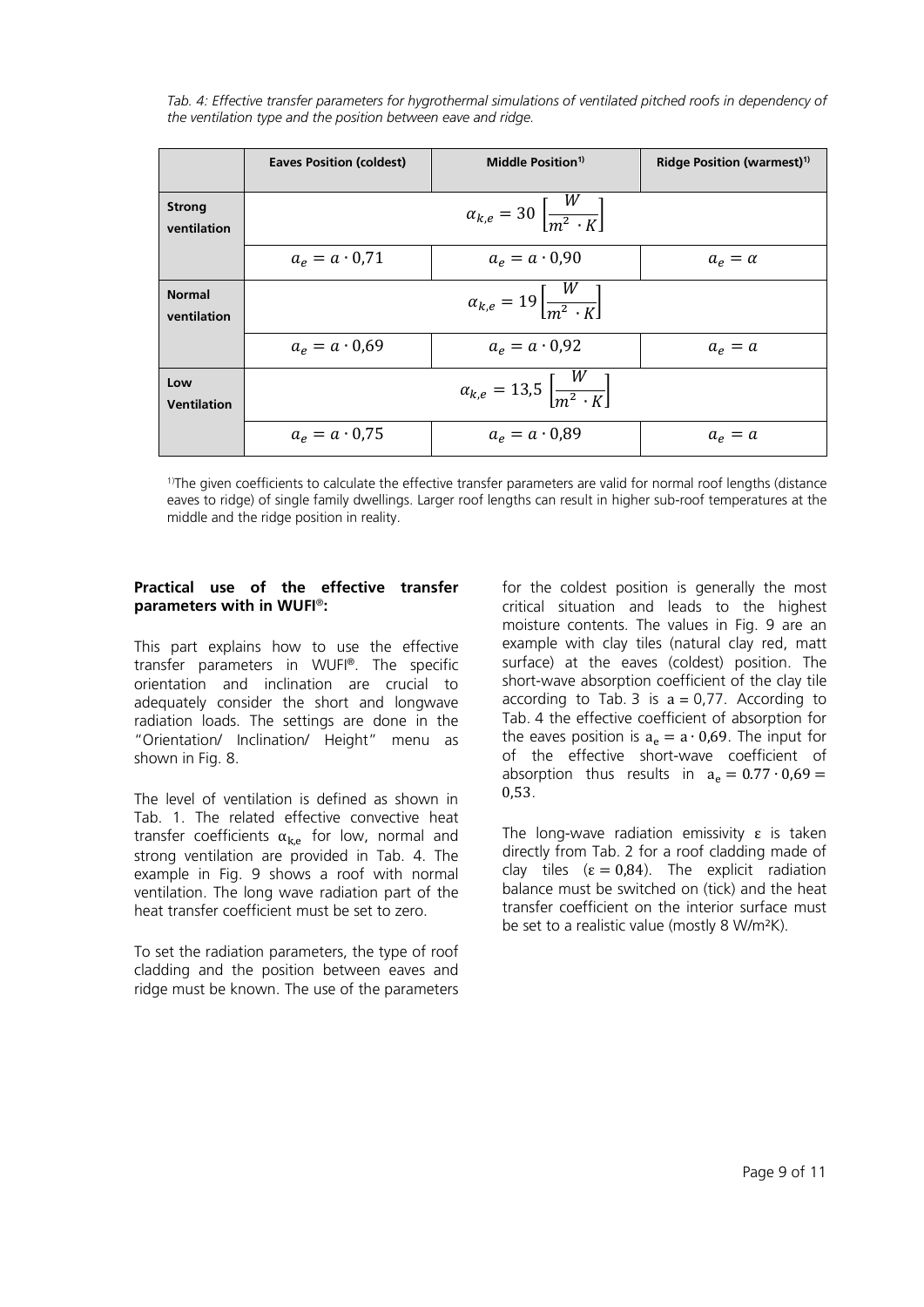| Case: #1                                                                                                                      |                                                                                     |
|-------------------------------------------------------------------------------------------------------------------------------|-------------------------------------------------------------------------------------|
| Assembly/Monitor Position                                                                                                     | Orientation/Inclination/Height Surface Transfer Coeff.<br><b>Initial Conditions</b> |
| Orientation<br>N<br>W<br>E                                                                                                    | Inclination                                                                         |
| s<br>North-East<br><b>Building Height/Driving Rain Coefficients</b><br>Rain load calculation according to ASHRAE Standard 160 | $\div$<br>Inclination [*]<br>35                                                     |
|                                                                                                                               |                                                                                     |
|                                                                                                                               | $R1$ [-]<br>$\vert$ 1                                                               |
|                                                                                                                               | $R2$ [s/m] 0                                                                        |
|                                                                                                                               | Note:<br>Rain Load =<br>Rain*(R1 + R2 * Wind Velocity)                              |

*Fig. 8: Input of orientation and inclination in the hygrothermal simulation tool WUFI*® *Pro*

| Case: #1                                                                        |                |                                                                                                                                                                                     |  |  |
|---------------------------------------------------------------------------------|----------------|-------------------------------------------------------------------------------------------------------------------------------------------------------------------------------------|--|--|
| Orientation/Inclination/Hegght<br><b>Assembly/Monitor Positions</b>             |                | Surface Transfer Coeff.<br><b>Ditial Conditions</b>                                                                                                                                 |  |  |
| Exterior Surface (Left Side)                                                    |                |                                                                                                                                                                                     |  |  |
| Heat Transfer Coefficient [W/m <sup>2</sup> K]                                  | 19             | <b>User Defined</b>                                                                                                                                                                 |  |  |
| includes long-wave radiation parts [W/m <sup>2</sup> K]                         | 0              |                                                                                                                                                                                     |  |  |
| wind-dependent                                                                  |                |                                                                                                                                                                                     |  |  |
| Sd-Value [m]                                                                    |                | No coating                                                                                                                                                                          |  |  |
|                                                                                 |                | Note: This setting does not affect rain absorption                                                                                                                                  |  |  |
| Short-Wave Radiation Absorptivity [ - ]                                         | 0.53           | User Defined                                                                                                                                                                        |  |  |
| Long-Wave Radiation Emissivity [ - ]                                            | 0.84           |                                                                                                                                                                                     |  |  |
| <b>Explicit Radiation Balance</b>                                               |                | Note: This option takes radiative cooling due to long-wave<br>emission into account. Sensitive cases may require sufficiently<br>accurate counterradiation data in the weather file |  |  |
| Ground Short-Wave Reflectivity [ - ]                                            | 0 <sub>2</sub> | Standard value                                                                                                                                                                      |  |  |
| Adhering Fraction of Rain [-]                                                   |                | No absorption                                                                                                                                                                       |  |  |
|                                                                                 |                |                                                                                                                                                                                     |  |  |
| Interior Surface (Right Side)<br>Heat Transfer Coefficient [W/m <sup>2</sup> K] | 8              | (User Defined)                                                                                                                                                                      |  |  |
| Sd-Value [m]                                                                    |                | No coating                                                                                                                                                                          |  |  |

*Fig. 9: Exemplary input of the effective transfer parameters for a ventilated pitched roof in the hygrothermal simulation tool WUFI*® *Pro*